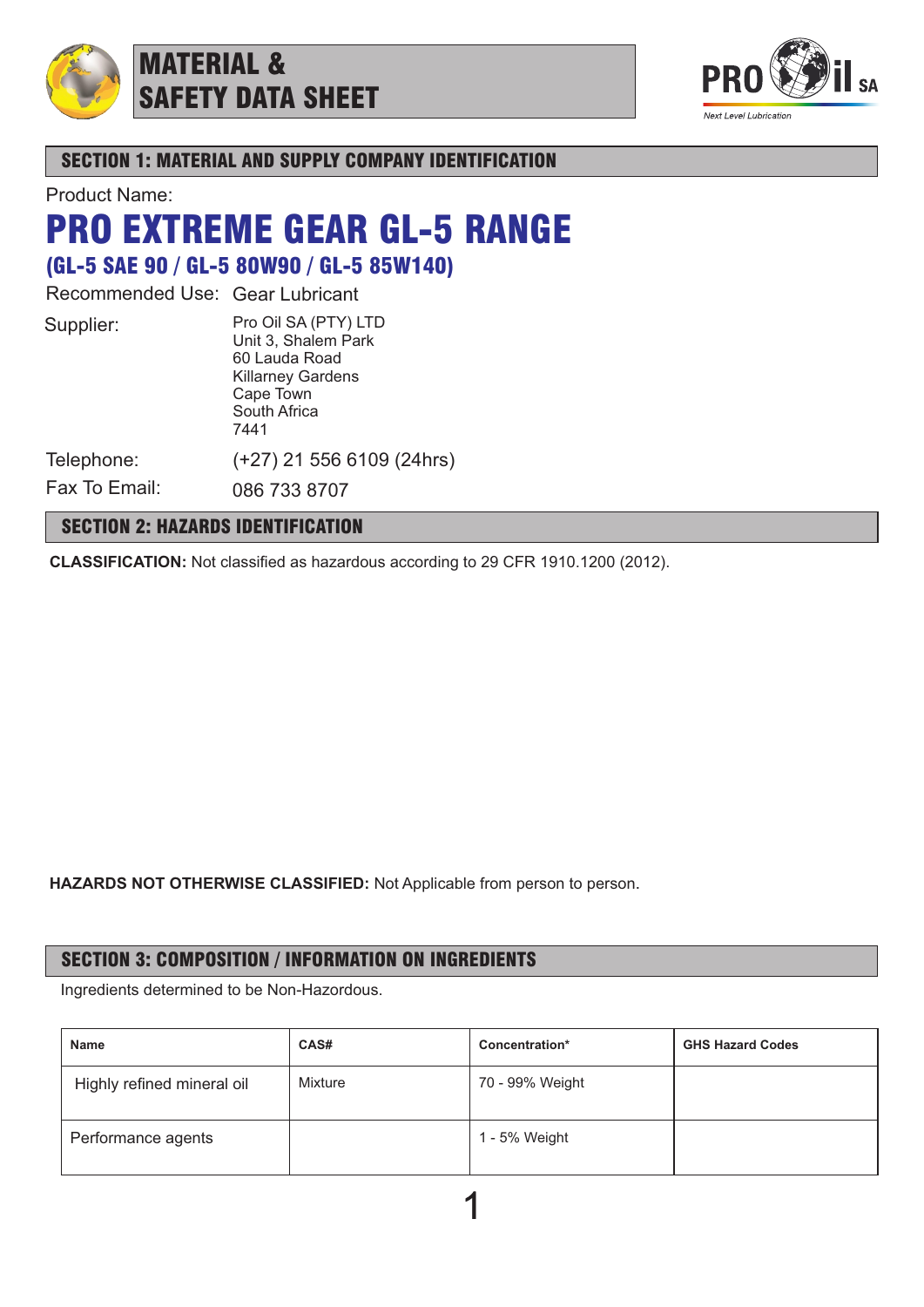# PRO EXTREME GEAR GL-5 RANGE (GL-5 SAE 90 / GL-5 80W90 / GL-5 85W140)



### SECTION 4: FIRST AID MEASURES

#### **INHALATION**

Remove from further exposure. For those providing assistance, avoid exposure to yourself or others. Use adequate respiratory protection. If respiratory irritation, dizziness, nausea, or unconsciousness occurs, seek immediate medical assistance. If breathing has stopped, assist ventilation with a mechanical device or use mouth-to-mouth resuscitation.

#### **SKIN CONTACT**

Wash contact areas with soap and water. If product is injected into or under the skin, or into any part of the body, regardless of the appearance of the wound or its size, the individual should be evaluated immediately by a physician as a surgical emergency. Even though initial symptoms from high pressure injection may be minimal or absent, early surgical treatment within the first few hours may significantly reduce the ultimate extent of injury.

#### **EYE CONTACT**

Flush thoroughly with water. If irritation occurs, get medical assistance.

#### **INGESTION**

First aid is normally not required. Seek medical attention if discomfort occurs.

# **NOTE TO PHYSICIAN**

None

#### SECTION 5: FIRE FIGHTING MEASURES

#### **EXTINGUISHING MEDIA**

**Appropriate Extinguishing Media:** Use water fog, foam, dry chemical or carbon dioxide (CO2) to extinguish flames.

**Inappropriate Extinguishing Media:** Straight streams of water

#### **FIRE FIGHTING**

**Fire Fighting Instructions:** Evacuate area. Prevent run-off from fire control or dilution from entering streams, sewers or drinking water supply. Fire-fighters should use standard protective equipment and in enclosed spaces, self-contained breathing apparatus (SCBA). Use water spray to cool fire exposed surfaces and to protect personnel.

**Hazardous Combustion Products:** Combustible material

# SECTION 6: ACCIDENTAL RELEASE MEASURES

#### **NOTIFICATION PROCEDURES**

In the event of a spill or accidental release, notify relevant authorities in accordance with all applicable regulations.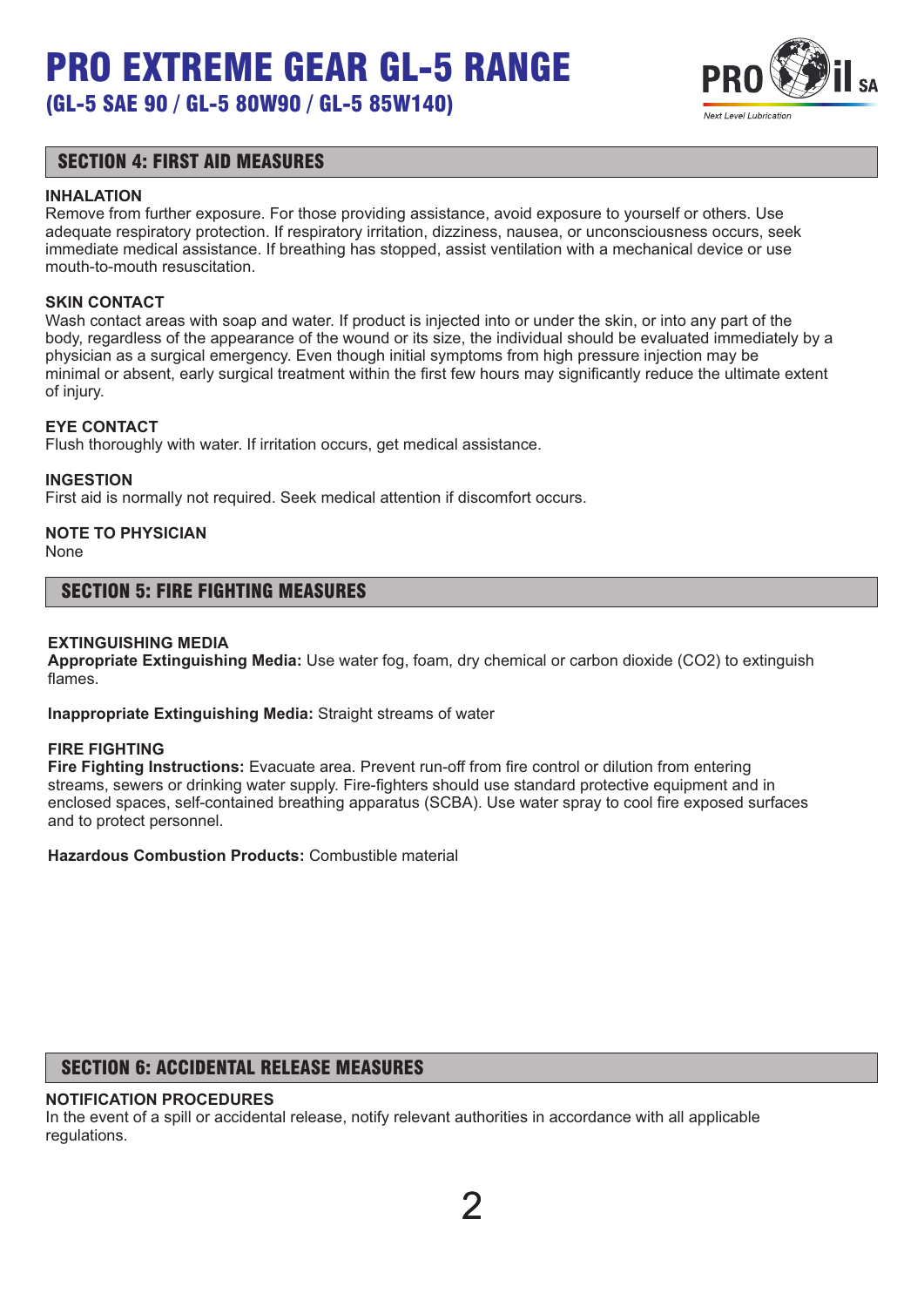(GL-5 SAE 90 / GL-5 80W90 / GL-5 85W140)



#### **PROTECTIVE MEASURES**

Avoid contact with spilled material. See Section 5 for fire fighting information. See the Hazard Identification Section for Significant Hazards. See Section 4 for First Aid Advice. See Section 8 for advice on the minimum requirements for personal protective equipment. Additional protective measures may be necessary, depending on the specific circumstances and/or the expert judgment of the emergency responders.

**For emergency responders:** Respiratory protection: respiratory protection will be necessary only in special cases, e.g., formation of mists. Half-face or full-face respirator with filter(s) for dust/organic vapor or Self Contained Breathing Apparatus (SCBA) can be used depending on the size of spill and potential level of exposure. If the exposure cannot be completely characterized or an oxygen deficient atmosphere is possible or anticipated, SCBA is recommended. Work gloves that are resistant to hydrocarbons are recommended. Gloves made of polyvinyl acetate (PVA) are not water-resistant and are not suitable for emergency use. Chemical goggles are recommended if splashes or contact with eyes is possible. Small spills: normal antistatic work clothes are usually adequate. Large spills: full body suit of chemical resistant, antistatic material is recommended.

#### **SPILL MANAGEMENT**

**Land Spill:** Stop leak if you can do so without risk. Recover by pumping or with suitable absorbent.

**Water Spill:** Stop leak if you can do so without risk. Confine the spill immediately with booms. Warn other shipping. Remove from the surface by skimming or with suitable absorbents. Seek the advice of a specialist before using dispersants.

Water spill and land spill recommendations are based on the most likely spill scenario for this material; however, geographic conditions, wind, temperature, (and in the case of a water spill) wave and current direction and speed may greatly influence the appropriate action to be taken. For this reason, local experts should be consulted. Note: Local regulations may prescribe or limit action to be taken.

#### **ENVIRONMENTAL PRECAUTIONS**

**Large Spills:** Dyke far ahead of liquid spill for later recovery and disposal. Prevent entry into waterways, sewers, basements or confined areas.

### SECTION 7: HANDLING AND STORAGE

#### **HANDLING**

Avoid eye contact and repeated or prolonged skin contact. Avoid inhalation of vapour, mist or aerosols.

#### **STORAGE**

Store in a cool, dry, well-ventilated place and out of direct sunlight. Store away from foodstuffs. Store away from incompatible materials described in Section 10. Store away from sources of heat and/or ignition. Keep container standing upright. Keep containers closed when not in use - check regularly for leaks.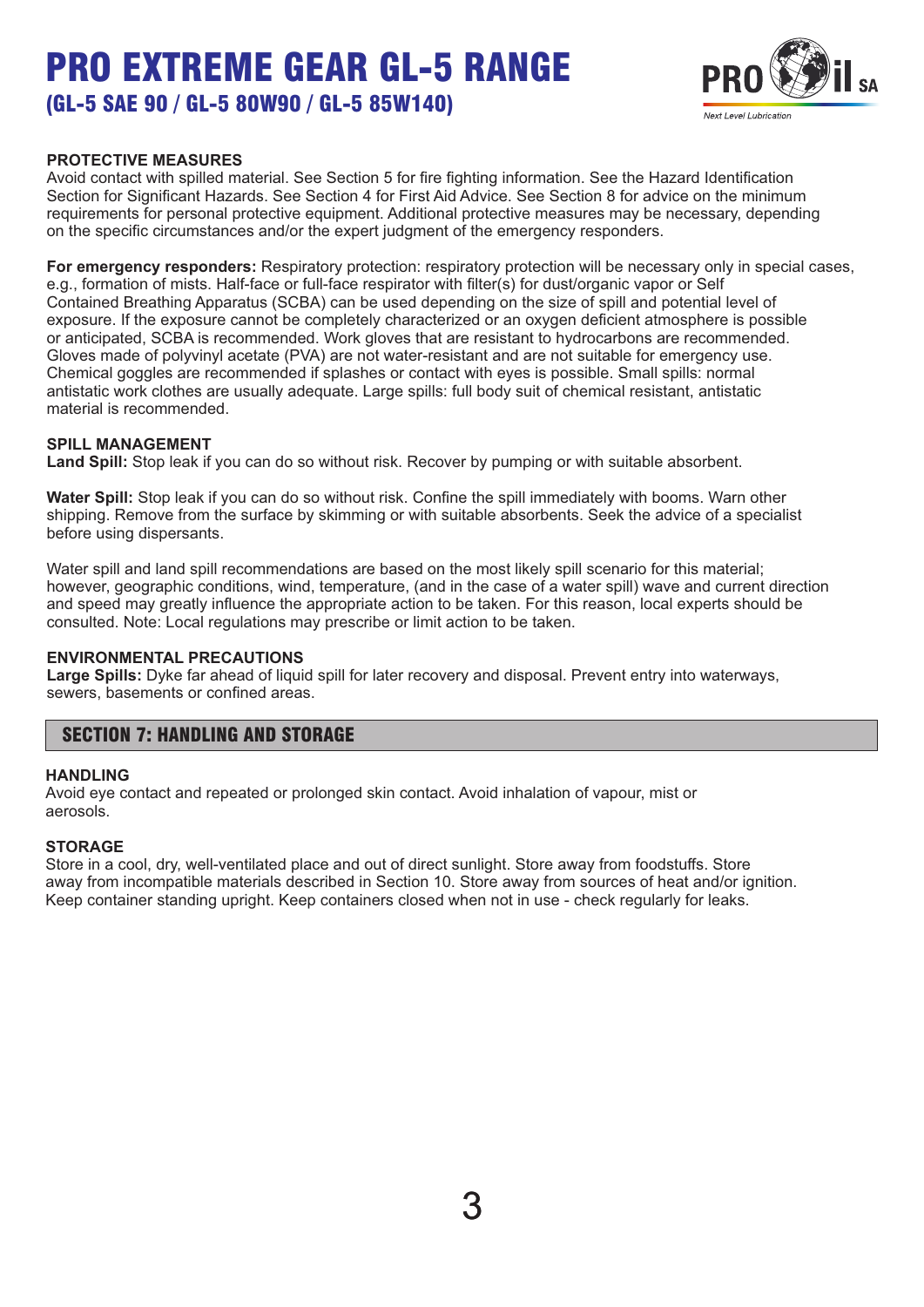

# (GL-5 SAE 90 / GL-5 80W90 / GL-5 85W140)

## SECTION 8: EXPOSURE CONTROL / PERSONAL PROTECTION

#### **GENERAL CONSIDERATIONS:**

Consider the potential hazards of this material (see Section 2), applicable exposure limits, job activities, and other substances in the work place when designing engineering controls and selecting personal protective equipment. If engineering controls or work practices are not adequate to prevent exposure to harmful levels of this material, the personal protective equipment listed below is recommended. The user should read and understand all instructions and limitations supplied with the equipment since protection is usually provided for a limited time or under certain circumstances.

#### **ENGINEERING CONTROLS:**

Use process enclosures, local exhaust ventilation, or other engineering controls to control airborne levels below the recommended exposure limits. Use in a well-ventilated area.

#### **PERSONAL PROTECTIVE EQUIPMENT**

Eye/Face Protection: No special eye protection is normally required. Where splashing is possible, wear safety glasses with side shields as a good safety practice.

Skin Protection: No special protective clothing is normally required. Where splashing is possible, select protective clothing depending on operations conducted, physical requirements and other substances in the workplace. Suggested materials for protective gloves include: 4H (PE/EVAL), Nitrile Rubber, Silver Shield, Viton.

**Respiratory Protection:** Determine if airborne concentrations are below the recommended occupational exposure limits for jurisdiction of use. If airborne concentrations are above the acceptable limits, wear an approved respirator that provides adequate protection from this material, such as: No respiratory protection is normally required. If user operations generate an oil mist, determine if airborne concentrations are below the occupational exposure limit for mineral oil mist. If not, wear an approved respirator that provides adequate protection from the measured concentrations of this material. For air-purifying respirators use a particulate cartridge.

Use a positive pressure air-supplying respirator in circumstances where air-purifying respirators may not provide adequate protection.

| Component                                          | Country/Agency | TWA                | STEL                |       | Ceiling Notation         |
|----------------------------------------------------|----------------|--------------------|---------------------|-------|--------------------------|
| Highly refined mineral oil (C15 - C50) ACGIH       |                | $5 \text{ ma/m}$ 3 | $10 \text{ ma/m}$ 3 | $- -$ | $\overline{\phantom{a}}$ |
| Highly refined mineral oil (C15 - C50) New Zealand |                | $5 \text{ ma/m}$ 3 | $10 \text{ ma/m}$ 3 | $- -$ | $- -$                    |

Consult local authorities for appropriate values.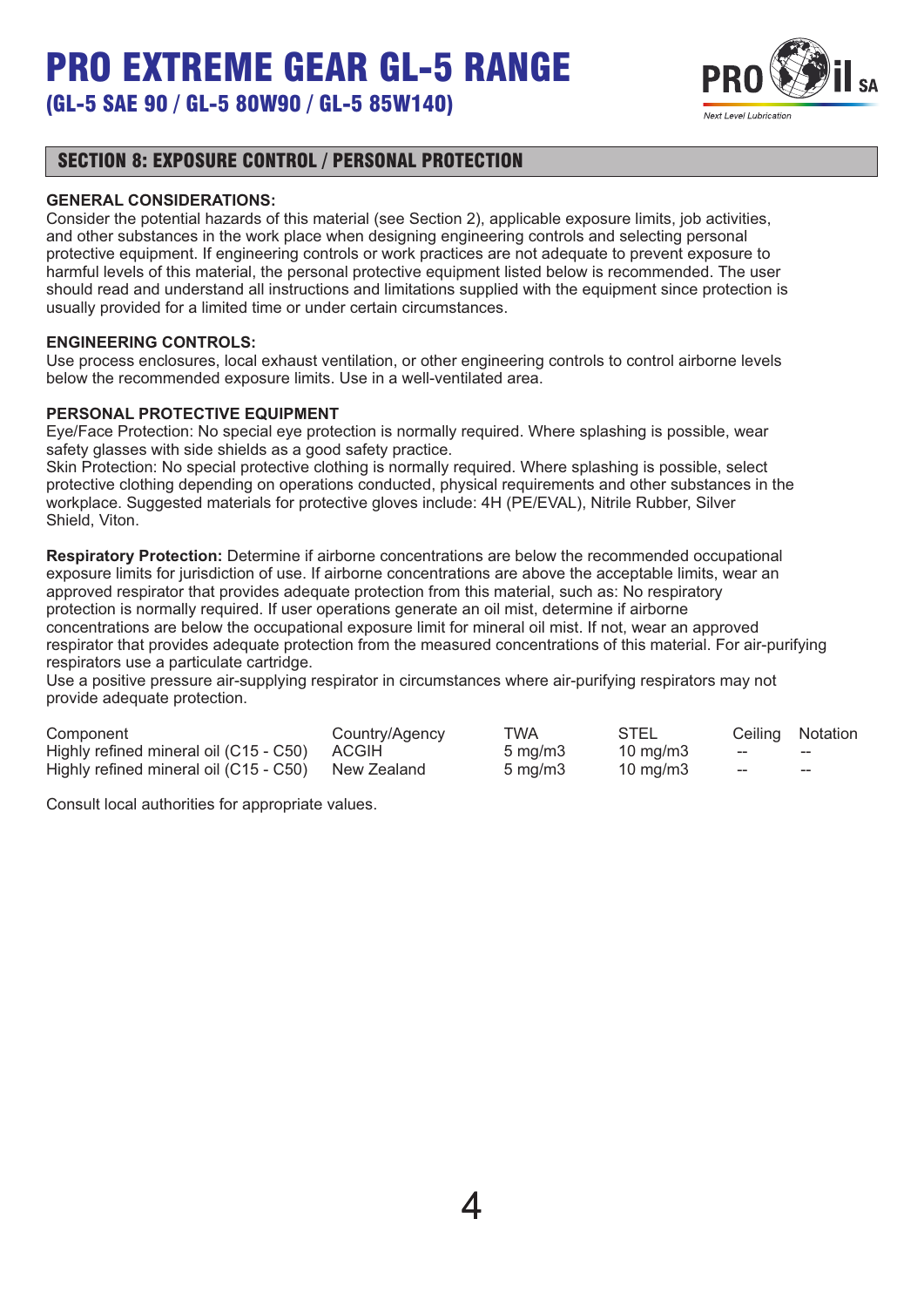(GL-5 SAE 90 / GL-5 80W90 / GL-5 85W140)



# SECTION 9: PHYSICAL AND CHEMICAL PROPERTIES

**Note: Physical and chemical properties are provided for safety, health and environmental considerations only and may not fully represent product specifications. Contact the Supplier for additional information.**

#### **GENERAL INFORMATION**

Physical State: Liquid Colour: Brown Odour: Petroleum

#### **IMPORTANT HEALTH, SAFETY, AND ENVIRONMENTAL INFORMATION**

Density (at 15 °C): 0.9 g/ml Flammability (Solid, Gas): N/A Flash Point: >165 °C Flammable Limits (Approximate volume % in air): N/A Autoignition Temperature: N/A Boiling Point / Range: >315°C Vapour Density (Air = 1): >1 Vapour Pressure (20°C): <0.001 mmHg @ 37.8 °C Evaporation Rate (n-butyl acetate = 1): N/D pH: N/A Solubility: Insoluble in water; Soluble in hydrocarbons Viscosity@ 100°C: 14.4 mm<sup>2</sup>/s

Oxidizing Properties: See Hazards Identification Section.

#### **OTHER INFORMATION**

Freezing Point: N/A Melting Point: N/D

# SECTION 10: STABILITY AND REACTIVITY

STABILITY: Material is stable under normal conditions.

CONDITIONS TO AVOID: Excessive heat. High energy sources of ignition.

INCOMPATIBLE MATERIALS: Strong oxidisers

HAZARDOUS DECOMPOSITION PRODUCTS: Oxides of carbon and nitrogen, smoke and other toxic fumes

POSSIBILITY OF HAZARDOUS REACTIONS: No known hazardous reactions.

### SECTION 11: TOXICOLOGICAL INFORMATION

No adverse health effects expected if the product is handled in accordance with this Safety Data Sheet and the product label. Symptoms or effects that may arise if the product is mishandled and overexposure occurs are:

#### **Acute Effects**

**Inhalation:** Material may be an irritant to mucous membranes and respiratory tract. **Skin contact:** Contact with skin may result in irritation.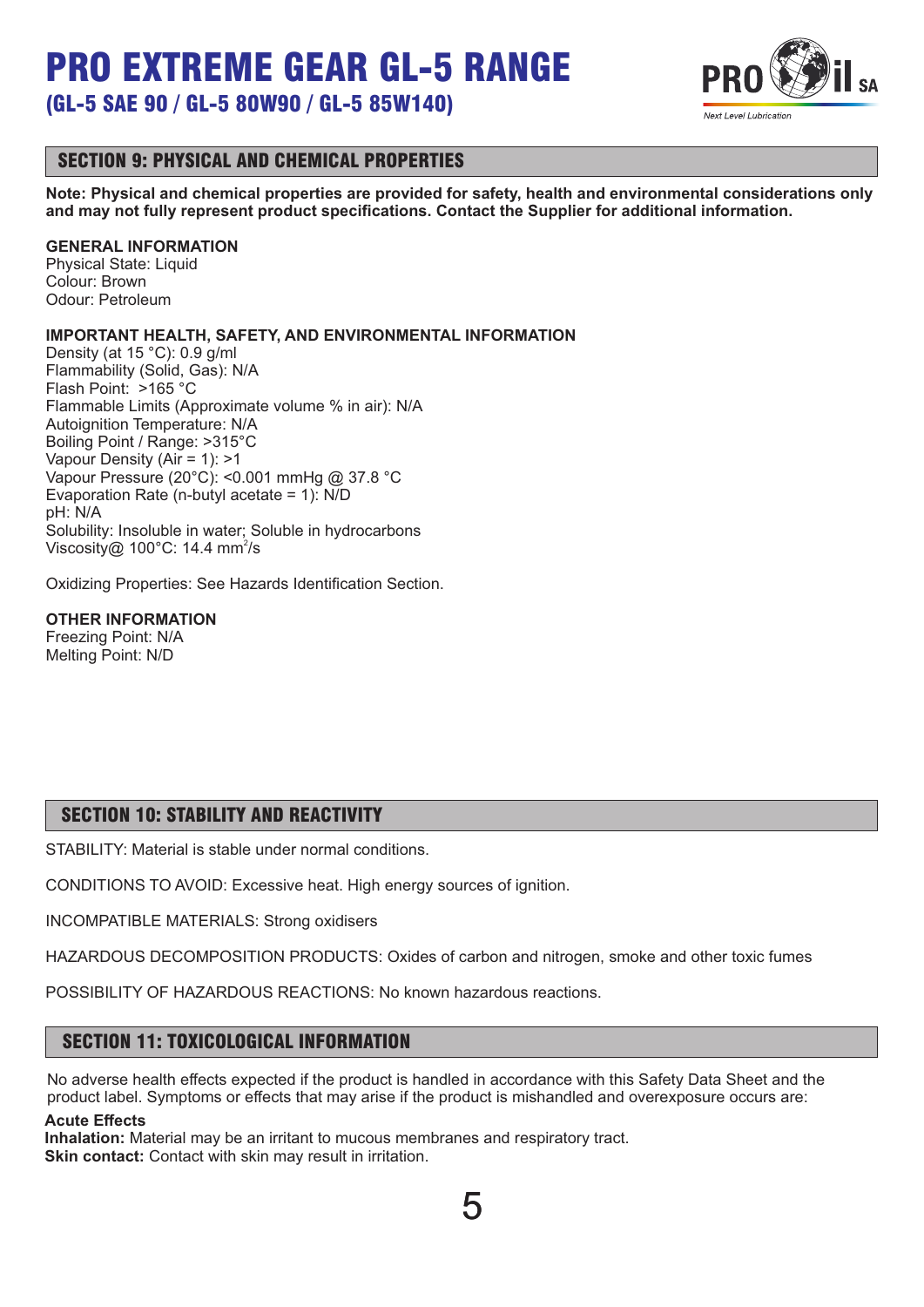(GL-5 SAE 90 / GL-5 80W90 / GL-5 85W140)



**Ingestion:** Swallowing can result in nausea, vomiting and irritation of the gastrointestinal tract. **Eye contact:** May be an eye irritant.

#### Acute toxicity

**Inhalation:** This material has been classified as non-hazardous. Acute toxicity estimate (based on ingredients): LC50  $>$  20.0 mg/L for vapours or LC50  $>$  5.0 mg/L for dust and mist or LC50  $>$  5,000 ppm gas

**Skin contact:** This material has been classified as non-hazardous. Acute toxicity estimate (based on ingredients): >5,000 mg/Kg bw

**Ingestion:** This material has been classified as non-hazardous. Acute toxicity estimate (based on ingredients): >5,000 mg/Kg bw

**Corrosion/Irritancy:** Eye: this material has been classified as not corrosive or irritating to eyes. Skin: this material has been classified as not corrosive or irritating to skin.

**Sensitisation:** Inhalation: this material has been classified as not a respiratory sensitiser. Skin: this material has been classified as not a skin sensitiser.

**Aspiration hazard:** This material has been classified as non-hazardous.

**Specific target organ toxicity (single exposure):** This material has been classified as non-hazardous.

**Chronic Toxicity**

**Mutagenicity:** This material has been classified as non-hazardous.

**Carcinogenicity:** This material has been classified as non-hazardous.

**Reproductive toxicity (including via lactation):** This material has been classified as non-hazardous.

**Specific target organ toxicity (repeat exposure):** This material has been classified as non-hazardous.

## SECTION 12: ECOLOGICAL INFORMATION

#### **Avoid contaminating waterways.**

**Acute aquatic hazard:** This material has been classified as non-hazardous. Acute toxicity estimate (based on ingredients): >100 mg/L

**Long-term aquatic hazard:** This material has been classified as non-hazardous. Non-rapidly or rapidly degradable substance for which there are adequate chronic toxicity data available OR in the absence of chronic toxicity data, Acute toxicity estimate (based on ingredients): >100 mg/L, where the substance is not rapidly degradable and/or BCF  $<$  500 and/or log Kow  $<$  4.

**Ecotoxicity in the soil environment:** This material has been classified as non-hazardous.

**Ecotoxicity to terrestrial vertebrates:** This material has been classified as non-hazardous.

**Ecotoxicity to terrestrial invertebrates:** This material has been classified as non-hazardous.

**Ecotoxicity:** No information available.

**Persistence and degradability:** No information available.

**Bioaccumulative potential:** No information available.

**Mobility:** No information available.

### SECTION 13: DISPOSAL CONSIDERATIONS

Disposal recommendations based on material as supplied. Disposal must be in accordance with current applicable laws and regulations, and material characteristics at time of disposal.

#### **DISPOSAL RECOMMENDATIONS**

The generation of waste should be avoided or minimized wherever possible. Significant quantities of waste product residues should not be disposed of viathe foul sewer but processed in a suitable effluent treatment plant. Dispose of surplus and non-recyclable products via a licensed waste disposal contractor. Disposal of this product, solutions and any by-products should at all times comply with the requirements of environmental protection and waste disposal legislation and any regional local authority requirements. Waste packaging should be recycled. Incineration or landfill should only be considered when recycling is not feasible. This material and its container must be disposed of in a safe way. Care should be taken when handling emptied containers that have not been cleaned or rinsed out.

**Empty Container Warning:** Empty Container Warning (where applicable): Empty containers may contain residue and can be dangerous. Do not attempt to refill or clean containers without proper instructions. Empty drums should be completely drained and safely stored until appropriately reconditioned or disposed. Empty containers should be taken for recycling, recovery, or disposal through suitably qualified or licensed contractor and in accordance with governmental regulations. DO NOT PRESSURISE, CUT, WELD, BRAZE, SOLDER, DRILL, GRIND, OR EXPOSE SUCH CONTAINERS TO HEAT, FLAME, SPARKS, STATIC ELECTRICITY, OR OTHER SOURCES OF IGNITION. THEY MAY EXPLODE AND CAUSE INJURY OR DEATH.